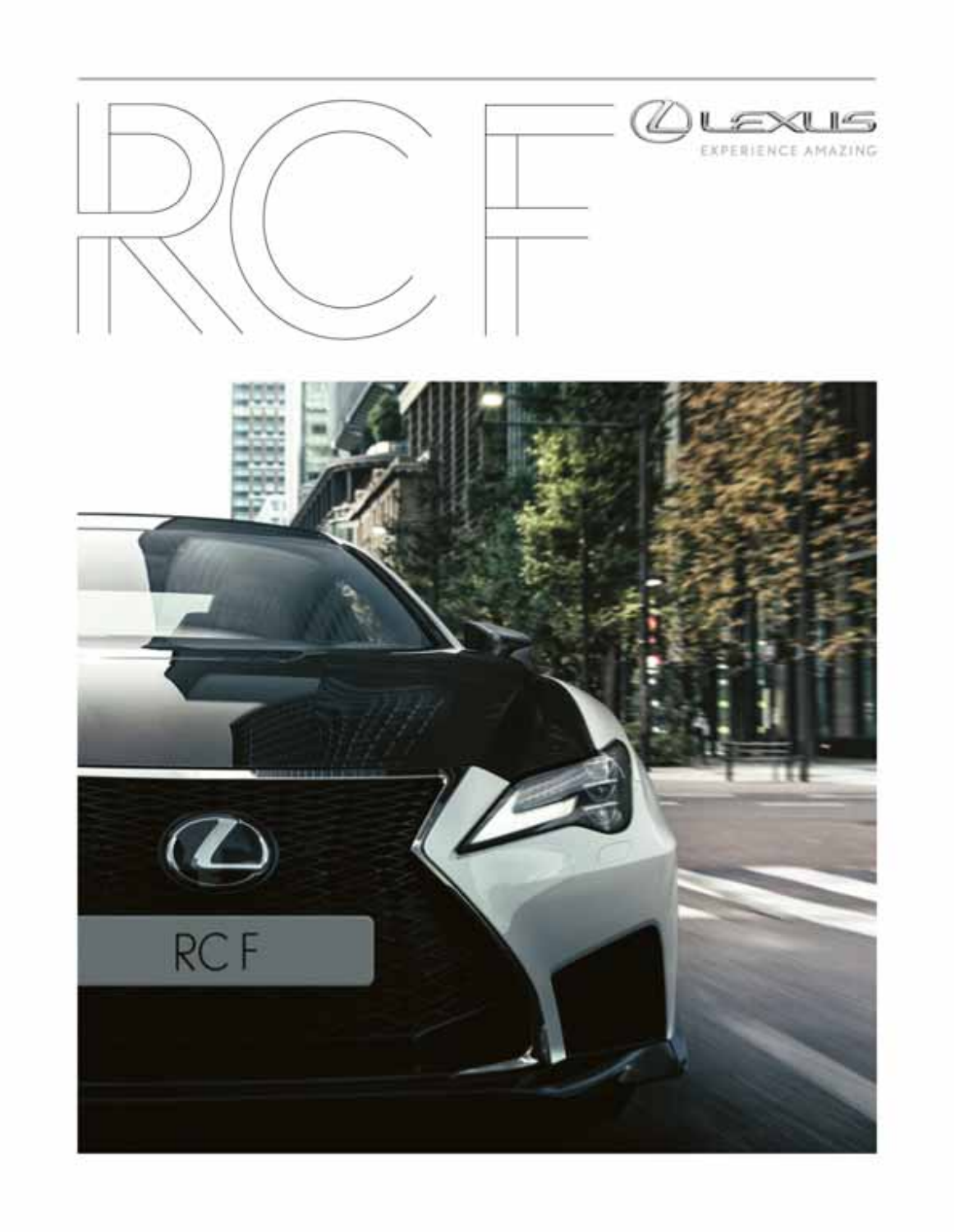In this brochure we invite you to prepare for the excitement of choosing your new Lexus RC F sports coupé. Showcasing the latest in race-bred design, the RC F features a bold signature grille with distinctive LED headlights. Behind the wheel, you'll experience amazing V8 performance, both on and Beam for enhanced vision at night; Road Sign Assist that recognises traffic off the racetrack.

The RC F's driver-focused cockpit is more sophisticated than ever before, For the ultimate in exhilarating performance, drivers can order the RC F with a large 10.3-inch multimedia display that is easy to read and intuitive to Track Edition that is 55 kg lighter than the standard RC F. Equipped for life control using a Touch Pad. Finely crafted leather sports seats give the cabin on the racetrack, it's fitted with a titanium exhaust system, carbon-ceramic an air of modern elegance and refinement.

The new RC F is equipped with the breakthrough Lexus Safety System +. This includes a Pre-Collision System with pedestrian detection; Lane Departure Alert with Sway Warning function to help you stay on course; Automatic High signs and Dynamic Radar Cruise Control.

disc brakes and a motorsport-inspired aero package.





**01. MODEL**  Discover more about the powerful new Lexus RC F.

Pages 04-07

### **03. FEATURES**

 Discover the amazing level of standard and exciting optional features available for your RC F sports coupé.



Pages 10-11







#### What kind of RC F best fits your driving style? Select from Luxury, Carbon and Track Edition grades.

Pages 08-09



#### **04. TECHNOLOGY**

 Learn more about RC F technologies such as Lexus Safety System + and Lexus Premium Navigation.

Page 12-15

**06. COLOURS** 

 Select your favourite exterior colour and specify a 'Takumi'-crafted interior that will make you feel at home every about the extras you can add. time you drive your RC F.

Pages 18-21

### **07. EQUIPMENT**

 The RC F comes with a wide range of equipment as standard. Learn more before ordering your sports coupé.

Pages 22-25





**08. TECHNICAL DATA** 

Study all the key RC F technical data

Pages 26-27



**05. ACCESSORIES** 

 Explore the great range of accessories created by Lexus to enhance your enjoyment of the RC F.



Page 16-17

|             |                         | $\mathcal{L}_{\mathrm{c}}$ |
|-------------|-------------------------|----------------------------|
|             |                         |                            |
| ì           |                         |                            |
|             |                         |                            |
|             | z<br>Ĩ.<br>b.<br>÷<br>÷ |                            |
|             | <b>STATISTICS</b><br>-  |                            |
| ä<br>n      | Ŧ<br>÷                  |                            |
|             |                         |                            |
| Í           |                         |                            |
| u<br>×<br>w |                         |                            |

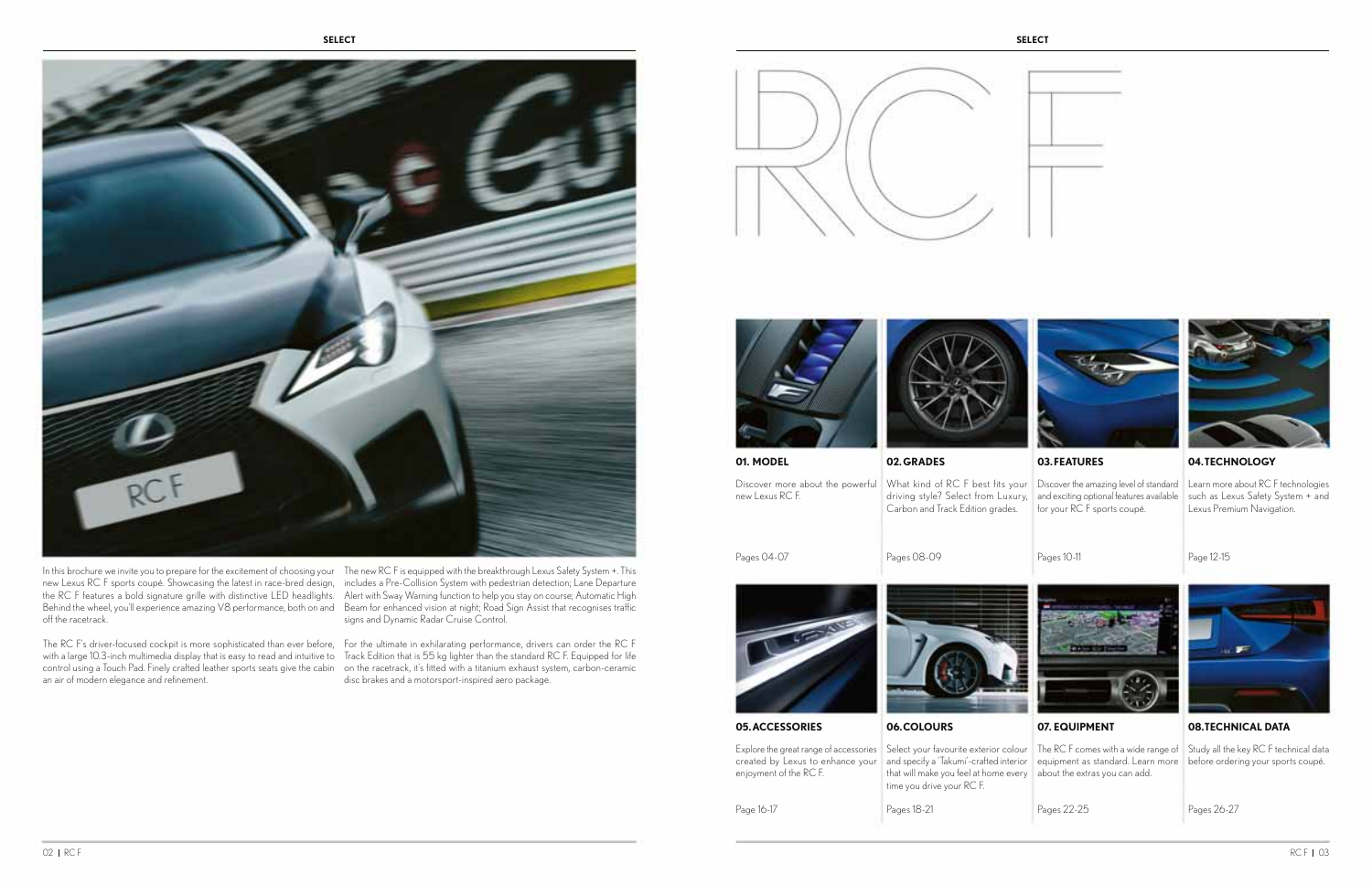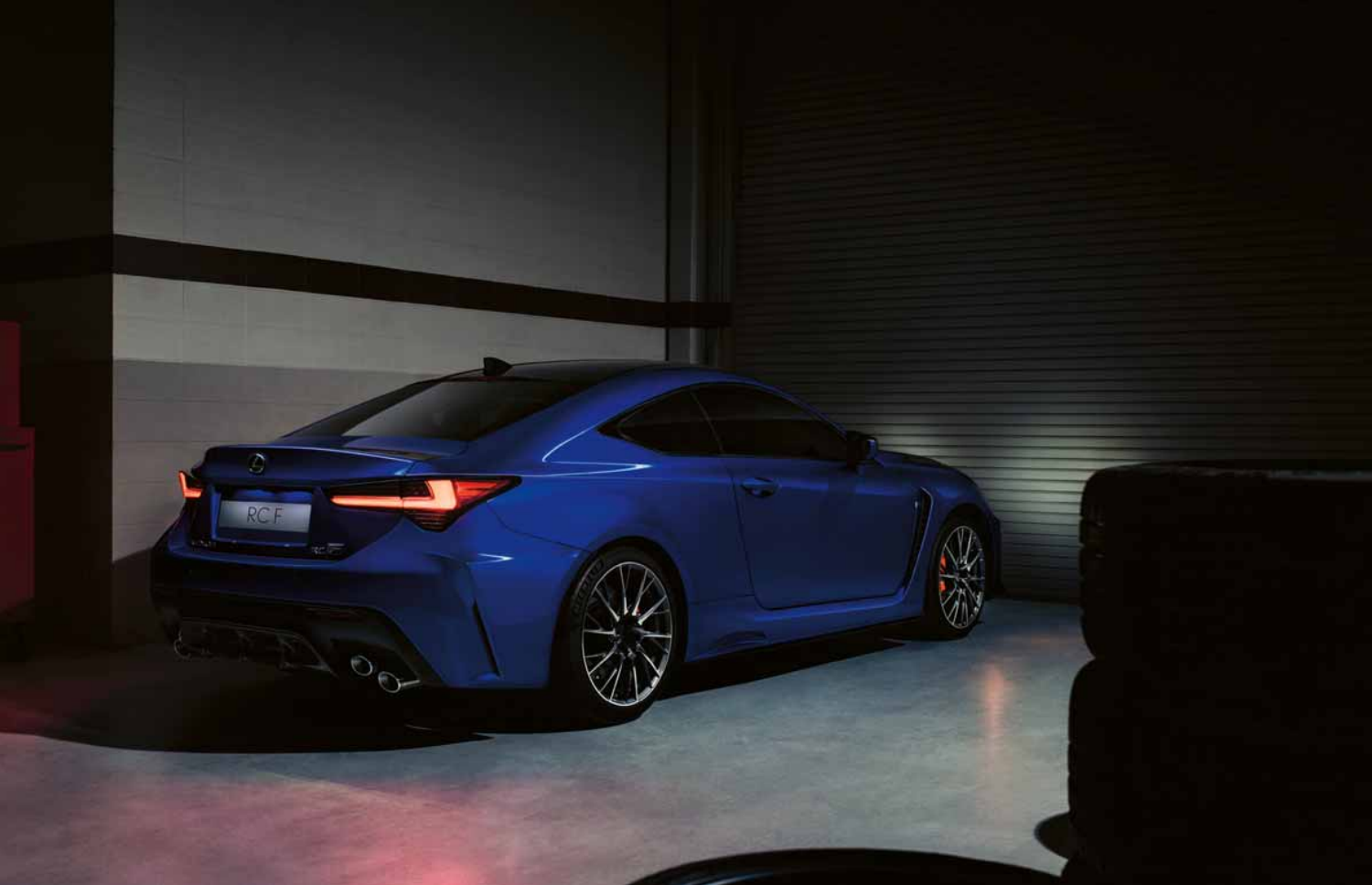Whether you're driving on the racetrack or open road, the new RC F sports coupé delivers awesome V8 performance right up to 270 km/h. Now sharper and more exhilarating than ever before, the RC F's new look was inspired by the Lexus RC F GT3 race cars. Developed at our technical centre near Fuji Speedway, the car features an extraordinarily rigid chassis and race-tuned suspension. For the sharpest standing start acceleration, the new RC F is also equipped with electronic launch control as standard, a system which automatically adjusts the traction and throttle for maximum take-off from standstill.



# THE RC F

 Graphic Black bodywork, 19" forged alloy wheels, V8 engine under the bonnet



**01. V8 ENGINE** 

Hand-built and stethoscope-tuned, this naturally

aspirated 5.0-litre V8 petrol engine develops Sport Direct Shift sequential transmission with 464 DIN hp and 520 Nm of torque. Thrilling to manual override. Select Manual mode and use the RC F Carbon grade features a Torque drive, advanced sound engineering creates a deeply shift paddles to enjoy rapid sports performance. resonant tone up to 2800 rpm, and a higher-When paddle downshifting (in just 0.2 seconds) STANDARD, for a balance of agile performance pitched roar as revolutions rise above 6000 rpm. you'll experience the awesome sound of the throttle and high-speed stability, SLALOM, for an emphasis **02. 8-SPEED TRANSMISSION**  The V8 engine delivers power via an 8-speed 'blipping' between gears.





## **DIFFERENTIAL**

 Designed to further heighten driving enjoyment, Vectoring Differential with three operating modes: on nimble response to steering inputs, and TRACK, for consistent, stable cornering behaviour while circuit driving.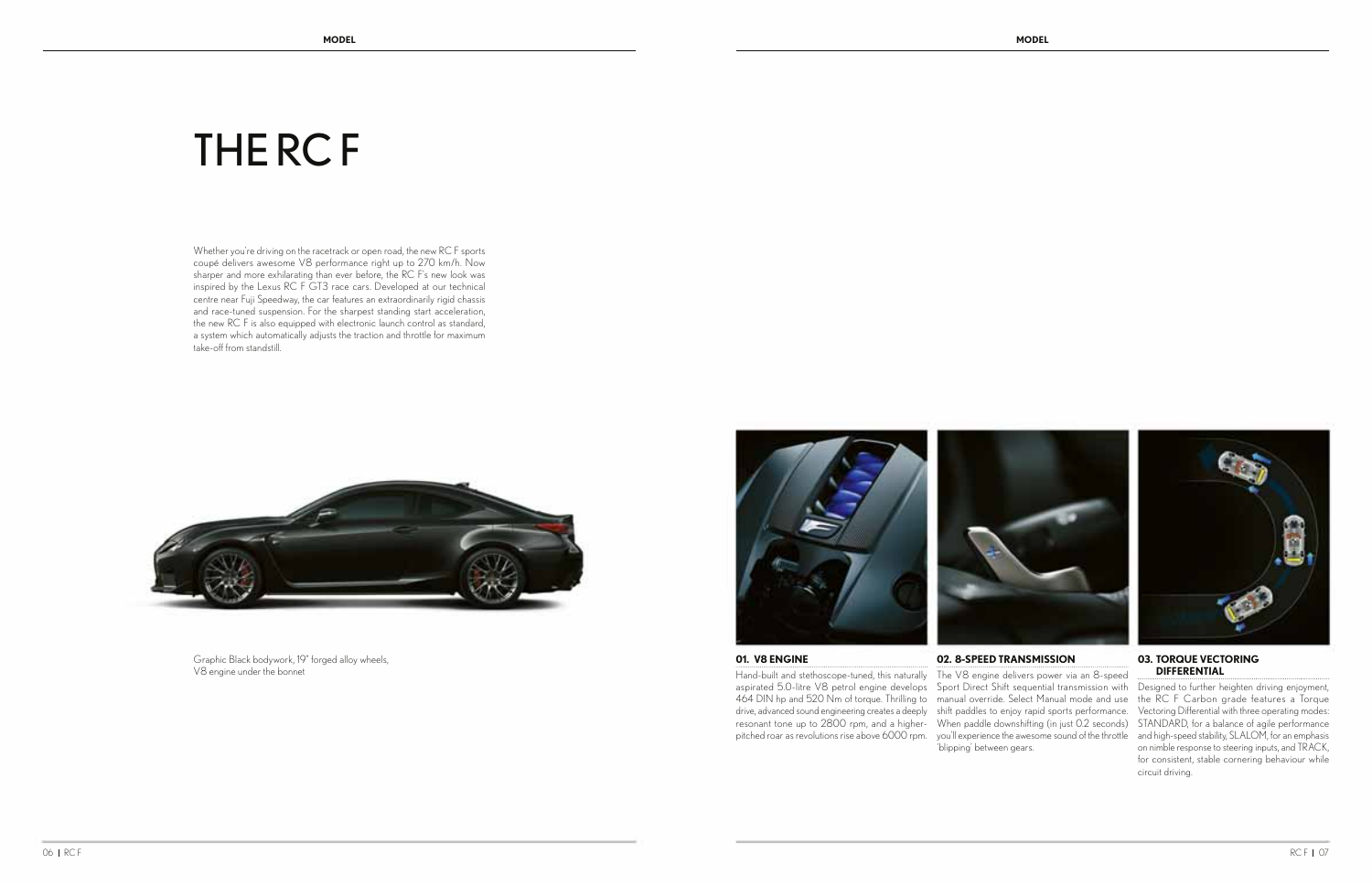



## LUXURY

 As you'd expect from Lexus, the Luxury package on the new RC F has an amazing level of equipment.

| 19" forged alloy wheels, 7-twin-spoke design, 255/35 (fr) |
|-----------------------------------------------------------|
| 275/35 (rr) R19 tyres                                     |
| Body-coloured front spoiler                               |
| Headlights, triple LED                                    |



## CARBON

 To reduce weight, the Carbon package uses lightweight yet enormously strong carbon fibre for the front spoiler, roof, lower rocker panel and active rear wing.

| 19" lightweight forged alloy wheels, 10-spoke, 255/35 (fr) |
|------------------------------------------------------------|
| 275/35 (rr) R19 tyres                                      |
| Carbon-fibre front spoiler and fixed rear wing             |
| Carbon-fibre bonnet and roof                               |
| Headlights, triple LED                                     |
|                                                            |

## TRACK EDITION

 For the ultimate in exhilarating performance, the RC F Track Edition features carbon-ceramic disc brakes, titanium exhaust components and an exclusive aero package in carbon fibre.

| 19" forged alloy wheels, 10-spoke polished, 255/35 (fr) |
|---------------------------------------------------------|
| 275/35 (rr) R19 tyres                                   |
| Carbon-fibre front spoiler                              |
| Carbon-fibre bonnet and roof                            |
| Headlights, triple LED                                  |



| Semi-aniline leather upholstery                         |
|---------------------------------------------------------|
| 17-speaker Mark Levinson® Premium Surround Sound system |
| 10.3" multimedia display                                |
| Lexus Premium Navigation                                |
| Torque Vectoring Differential                           |
|                                                         |

| Flare Red Alcantara <sup>®</sup> upholstery             |
|---------------------------------------------------------|
| 17-speaker Mark Levinson® Premium Surround Sound system |
| 10.3" multimedia display                                |
| Lexus Premium Navigation                                |
| Lightweight components                                  |
|                                                         |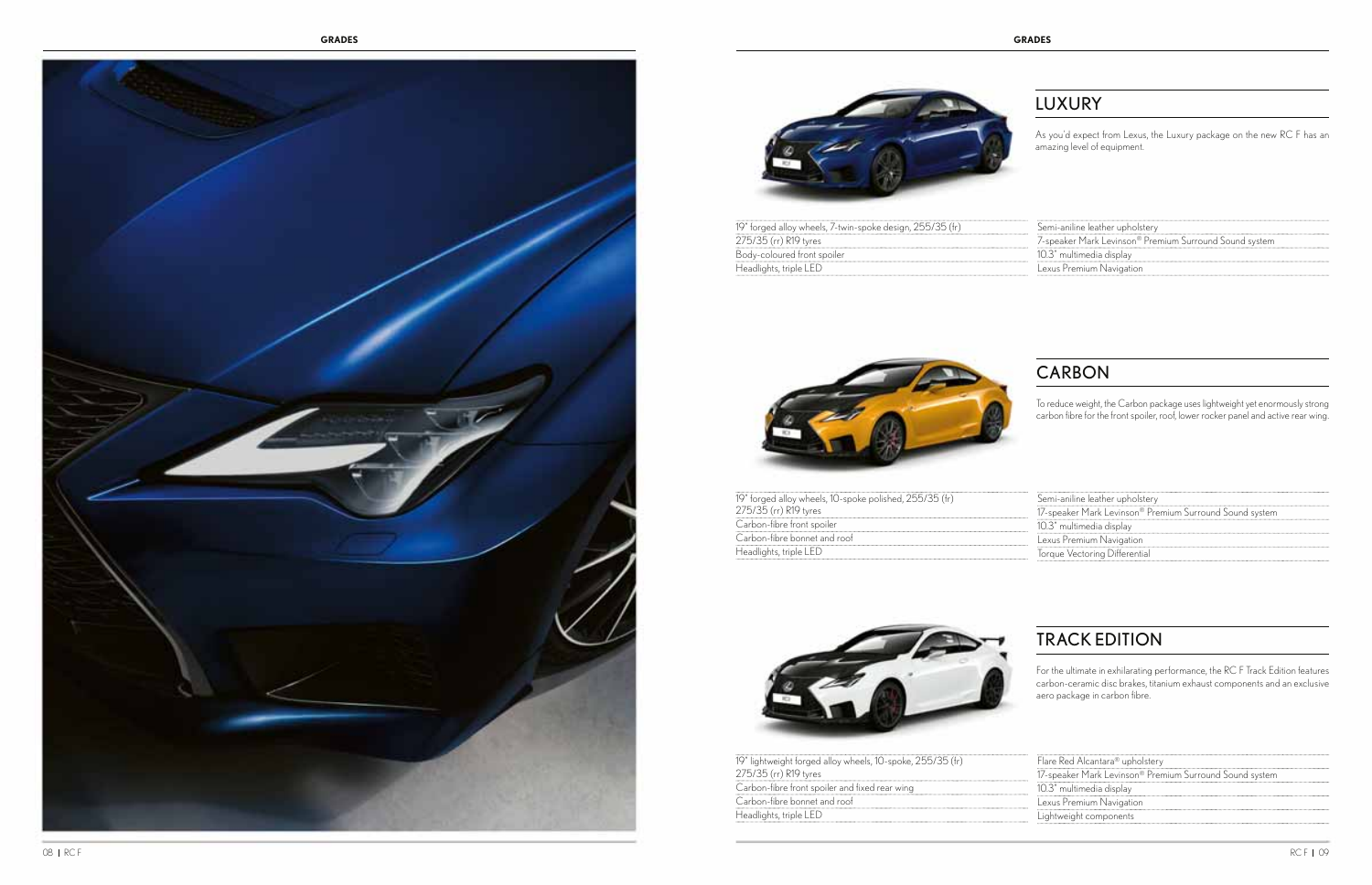This muscular 7-twin-spoke wheel is both lightweight and rigid, fitted with







 Inspired by those on the RC F GT3 race cars and forged by BBS in Japan, this ultra-lightweight alloy wheel has a sporty matt finish and is designed to accommodate large carbon-ceramic disc brakes. Standard for Track Edition grade.

### **03. 19" FORGED ALLOYS**

 This hand-polished wheel features Lexus 'L'-motif spokes that combine Takumi craftsmanship with advanced weight reduction technology. Standard for Carbon grade.

### **04. 19" FORGED ALLOYS**

Not available in Northern Europe.

### **05. TRIPLE LED 'L' BEAMS / LED DRL**

 Jewel-like, triple 'L' LED headlights use the same light source for high and low beam, with the RC F's impressive aura enhanced by L-shaped full LED daytime running lights.

### **06. LED REAR LIGHTS**

 The rear light cluster combines elegant LEDs arranged in Lexus signature 'L' form. Thick-wall moulding technology gives a strikingly bold presence.

### **07. REAR DESIGN**

 Featuring twin tailpipes left and right, the rear bumper and diffuser have been optimised by sharpening the corners, with air ducts and fins for improved handling.



03



 $02$ 



07

04







#### **01. ANALOGUE CLOCK**

 This distinctive analogue clock was developed especially for the LC flagship coupé and features a three-dimensional frame and luminous hands.

#### **02. SPORTS STEERING WHEEL**

 The RC F features an elliptical cross-section, thick grip steering wheel that offers greater control during performance driving. The placement, shape and operation of the wheel's paddle shifts have also been optimised for fast, accurate gear changes.

### **03. DRIVER-FOCUSED COCKPIT**

 The RC F's driver-focused cockpit will keep you perfectly relaxed and concentrated on the road or track ahead. Behind the beautifully crafted steering wheel, the sumptuous front seats offer 8-way electric adjustments.

### **04. LEATHER SPORTS SEATS**

 High-back leather seats are made using the 'integrated foaming' technique, which gives an incredibly supportive fit. This motorsport-inspired technology allows greater comfort and lateral support than is possible with conventional upholstery.

### **05. HEATED / VENTILATED SEATS**

 The driver and front passenger can heat or ventilate their leather seats. This adds to the sense of luxury, especially in extreme weather conditions.

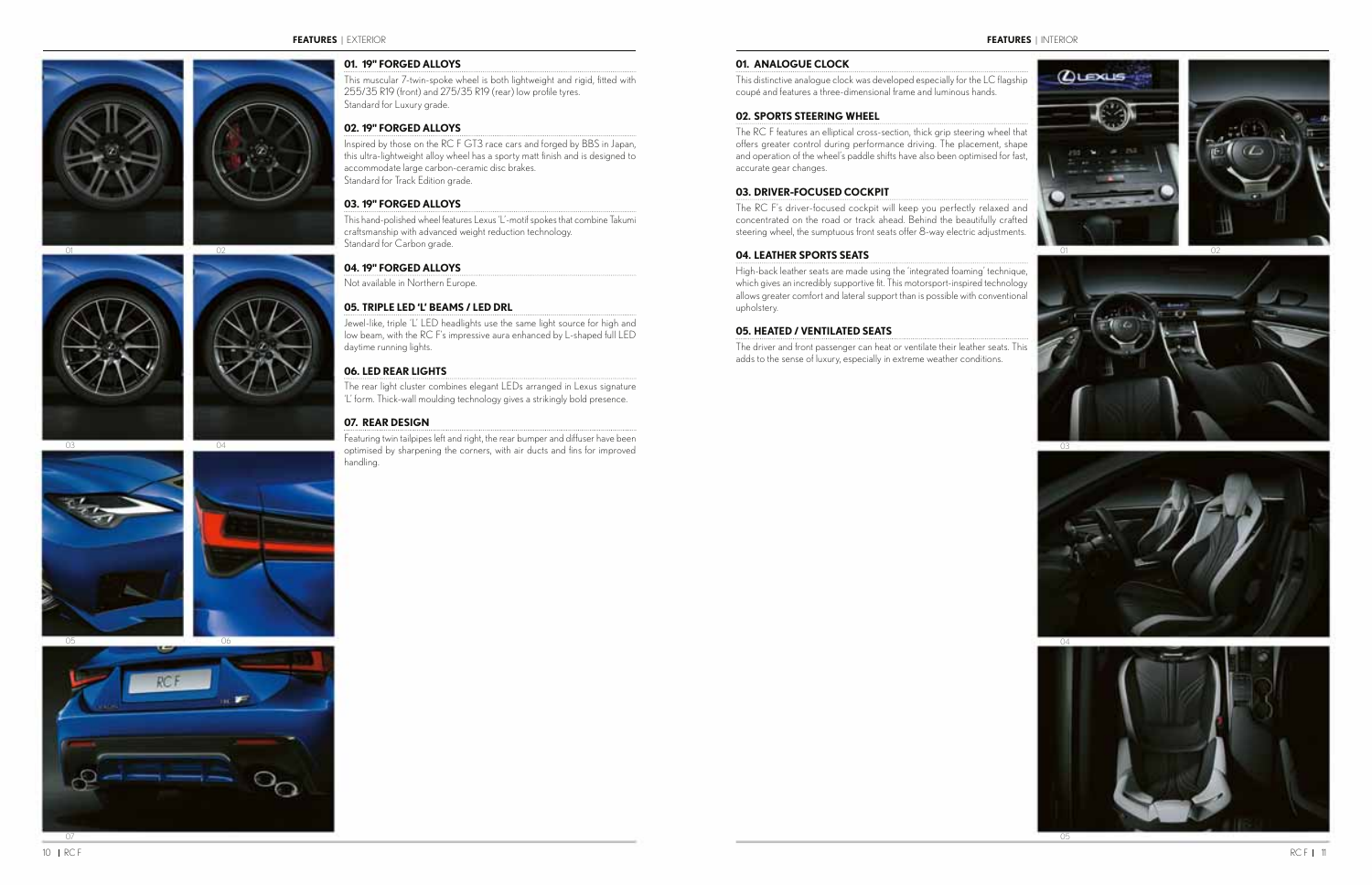

#### **01. CENTRAL INSTRUMENTS**

 The RC F's 17-speaker, 835 Watt Mark Levinson® Premium Surround system is tailored to the acoustic properties of the cabin. It delivers a peerless 7.1-channel digital home-theatre experience, enhanced by Clari-Fi™ that rebuilds sound lost in MP3 digital compression.

 The RC F's central meter represents a further development of the LFA's switchable dial. Information includes a large tachometer that alters according to driving mode. There are also digital and analogue speed readouts, a Torque Vectoring Differential monitor, a G-force meter, oil and water temperature gauges, fuel consumption information and even a stopwatch.

#### **02. MARK LEVINSON®**

### **03. TOUCH PAD**

 Touch Pad with Remote Touch Interface lets front seat occupants interact intuitively with the central display. Ergonomically designed, it is as easy to use as a smartphone or tablet.

#### **04. 10.3-INCH LEXUS PREMIUM NAVIGATION**

 The RC F comes equipped with Lexus Premium Navigation and a central 10.3-inch display controlled by an intuitive Touch Pad. As well as adjusting navigation, audio and climate using this display, compatible smartphones can be 'mirror linked', letting you view and control certain apps on your phone.

- $\mathcal{L}$  Driving Analytics: Tracks your journeys, driving style and business trips
- Find my Car: Locates your Lexus and guides you back to it
- Accident Assistant: Depending on crash severity, informs chosen emergency contacts
- Service and Maintenance: Helps you manage the care of your RC F
- Share to Car: Lets you plan a route on another device and send it to your Lexus, while 'Car to Door' guides you on foot to your final destination once you are parked

#### **05. PARKING ASSIST MONITOR**

 Engage reverse and the view behind the car is relayed to the Lexus Media Display. On-screen guides are also displayed to assist parking.

#### **06. LEXUS PREMIUM NAVIGATION**

 With vivid 3D graphics and many mapping options, the 10.3-inch screen is operated by Touch Pad or voice commands. The system will even generate a QR code for your smartphone, to help you reach your final destination on foot.

 Vehicle performance can be fine-tuned using Drive Mode Select. ECO mode reduces emissions and conserves fuel while, for everyday driving, NORMAL provides an ideal balance of power, economy and ride comfort – and CUSTOM lets you adjust the RC F to suit your mood. For enhanced drivetrain responsiveness, simply switch to SPORT S or SPORT S+ mode.

### **07. LEXUS LINK - CONNECTED SERVICES**

 Connecting to the Lexus Link app transforms your RC F into a connected car. Lexus Link gives you seamless access to connected services like:

#### **01. RIGID CHASIS / WEIGHT REDUCTION**

 The foundation for the RC F's outstanding handling is its high-rigidity body. Numerous specialised manufacturing techniques further enhance strength, including body adhesives, laser-screw welding and multi-spot welding. On top of this, our engineers worked to reduce weight without compromising the RC F's sense of refinement and solidity. For instance at the rear, hollow half shafts are now used while up front a lighter intake manifold and a smaller air conditioning compressor remove weight too.

#### **02. ADVANCED AERODYNAMICS**

 The RC F has superb aerodynamics thanks to details like a near-flat underbody, triple canards on the front spoiler, fins on the rocker panel for increased vehicle stability, vertical fins on the diffuser and an active rear wing.

#### **03. DRIVE MODE SELECT**

#### **04. SPORTS VDIM**

 Sports Vehicle Dynamics Integrated Management (VDIM) adjusts throttle, steering and suspension settings to provide sportier performance, and expands the permissible range of centrifugal force before the VDIM system intervenes. If you're ready to push the RC F to the extreme, you can switch Sports VDIM off completely.

#### **05. FRONT SUSPENSION**

 Featuring forged aluminium components, the double wishbone front suspension is lightweight and responsive. Innovative suspension geometry delivers excellent handling stability and ride comfort.

#### **06. REAR SUSPENSION**

 Straight-line and cornering stability is guaranteed by a multi-link rear suspension setup. A combination of high-tensile steel and die-cast/forged aluminium components keeps weight low but ensures vibration-free precision. To further refine the feel of the RC F, there are now stiffer bushings for the rear suspension arms and steering rack mounts.

#### **07. ADAPTIVE VARIABLE SUSPENSION**

 For an even more dynamic drive, the latest Adaptive Variable Suspension intelligently controls the damping force on all four wheels. This not only improves ride comfort, but also increases handling stability – especially during higher-speed cornering.

#### **08. CARBON CERAMIC BRAKES**

 Using technology first developed for the LFA supercar, the Track Edition benefits from carbon-ceramic disc brakes, which are 22 kg lighter than those on the standard RC F.













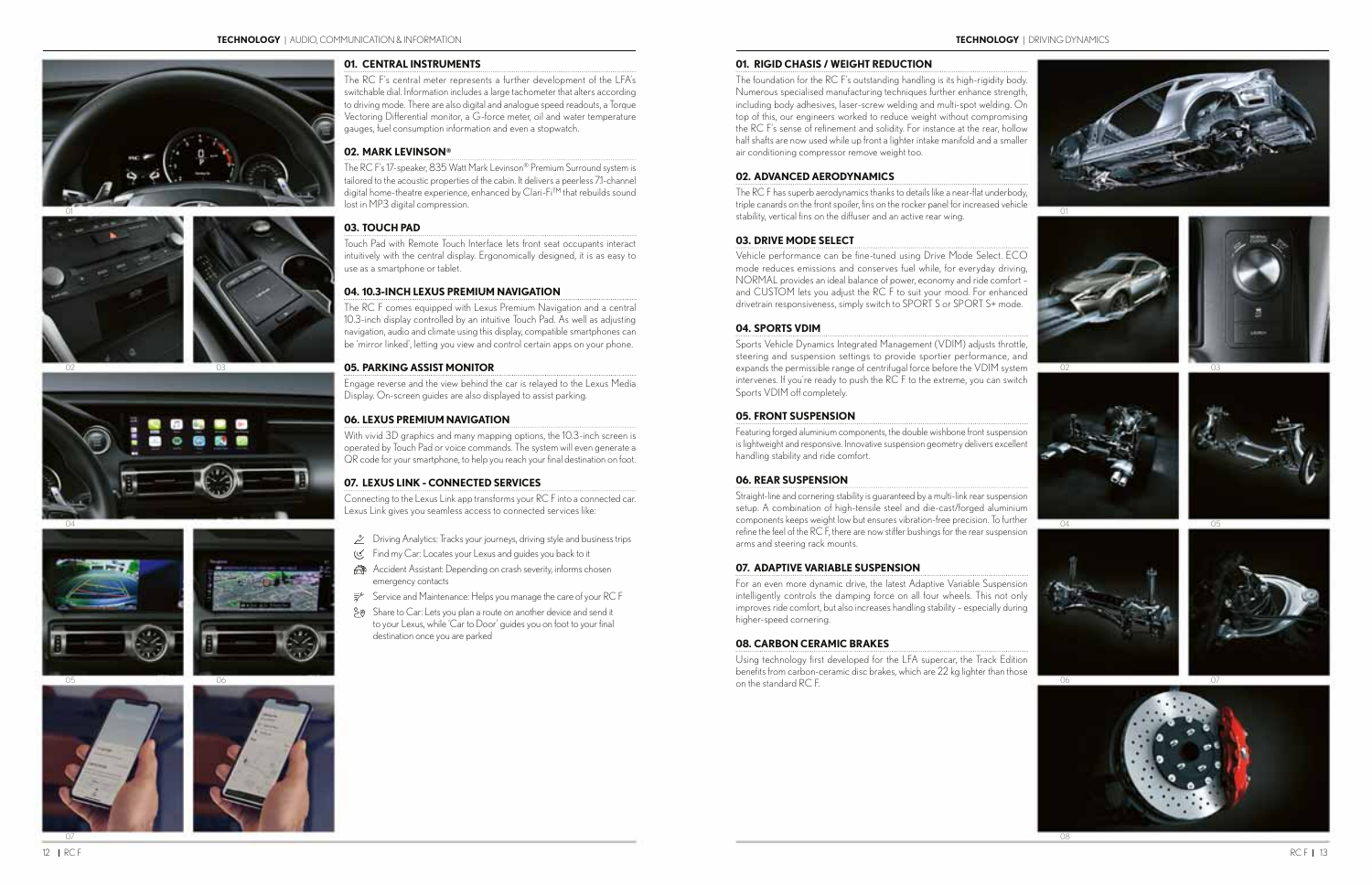#### **01. EIGHT AIRBAGS**

RC F occupant safety is provided by eight airbags. The driver and front passenger are protected by 2-stage head airbags, as well as knee and side airbags. Curtain shield airbags run the full length of both cabin sides. All seatbelts are also specified with pre-tensioners.

#### **02. BLIND SPOT MONITOR**

 Radar devices mounted in the rear bumper detect vehicles in adjacent lanes that are not visible in the door mirrors. If the driver is indicating to change lane and a vehicle enters the blind spot, Blind Spot Monitor instantly activates a warning signal in the relevant door mirror.

#### **03. REAR CROSS TRAFFIC ALERT**

 When reversing, for instance in a busy car park, Rear Cross Traffic Alert (RCTA) uses Blind Spot Monitor radar to identify cars approaching the difficult-to-see area behind the RC F. When a vehicle is detected, the RCTA function alerts you with a visual display in the door mirrors and a buzzer.



#### **01. LEXUS SAFETY SYSTEM +**

 The RC F sports coupé can be ordered with our breakthrough Lexus Safety System + that combines Pre-Collision System, Dynamic Radar Cruise Control, Lane Departure Alert, Road Sign Assist and Automatic High Beam in one powerful package.

#### **02. PRE-COLLISION SYSTEM / PEDESTRIAN DETECTION**

 Millimetre-wave radar and an on-board computer calculate collision risk ahead. If the risk is high, the driver is alerted by audible and visual warnings and brake pressure is increased. When a collision is deemed unavoidable, the brakes will be applied automatically as necessary and the front seatbelts tightened. As part of the Pre-Collision System, if an object (such as a pedestrian during daylight hours) is detected in front of the RC F, automatic braking will activate when the car is travelling between about 10 and 80 km/h to help avoid a collision.

#### **03. LANE DEPARTURE ALERT / AUTOMATIC HIGH BEAM**

 A front facing camera mounted behind the rear-view mirror enables Lane Departure Alert (LDA) to warn you if you inadvertently drift out of lane. In addition, should LDA judge you are deviating from course, it will also apply steering force to help keep you in lane. At night, Automatic High Beam uses the same camera to automatically switch to low beam when it detects the lights of either an oncoming or preceding vehicle. This reduces the chance of accidentally dazzling other drivers should you forget to switch off the high beam headlights.

#### **04. DYNAMIC RADAR CRUISE CONTROL**

 For a more relaxing drive, Dynamic Radar Cruise Control maintains a set distance between the RC F and the vehicle ahead, even if that vehicle varies its speed.

### **05. ROAD SIGN ASSIST**

 The Road Sign Assist (RSA) system on the RC F recognises traffic signs using the windscreen-mounted camera, and provides information to the driver in the multi-information display. RSA can detect signs that are compliant with the Vienna Convention (including electroluminescent and flashing signs).















 Under no circumstances should Lexus Safety System + be used to replace your driving skills at the wheel. Please read the instructions very carefully before operating the system and remember the driver is always responsible for safety. Details<br>of specifications and equipment are subject to change to suit local conditions and requirements. Ple local Lexus Authorised Retailer.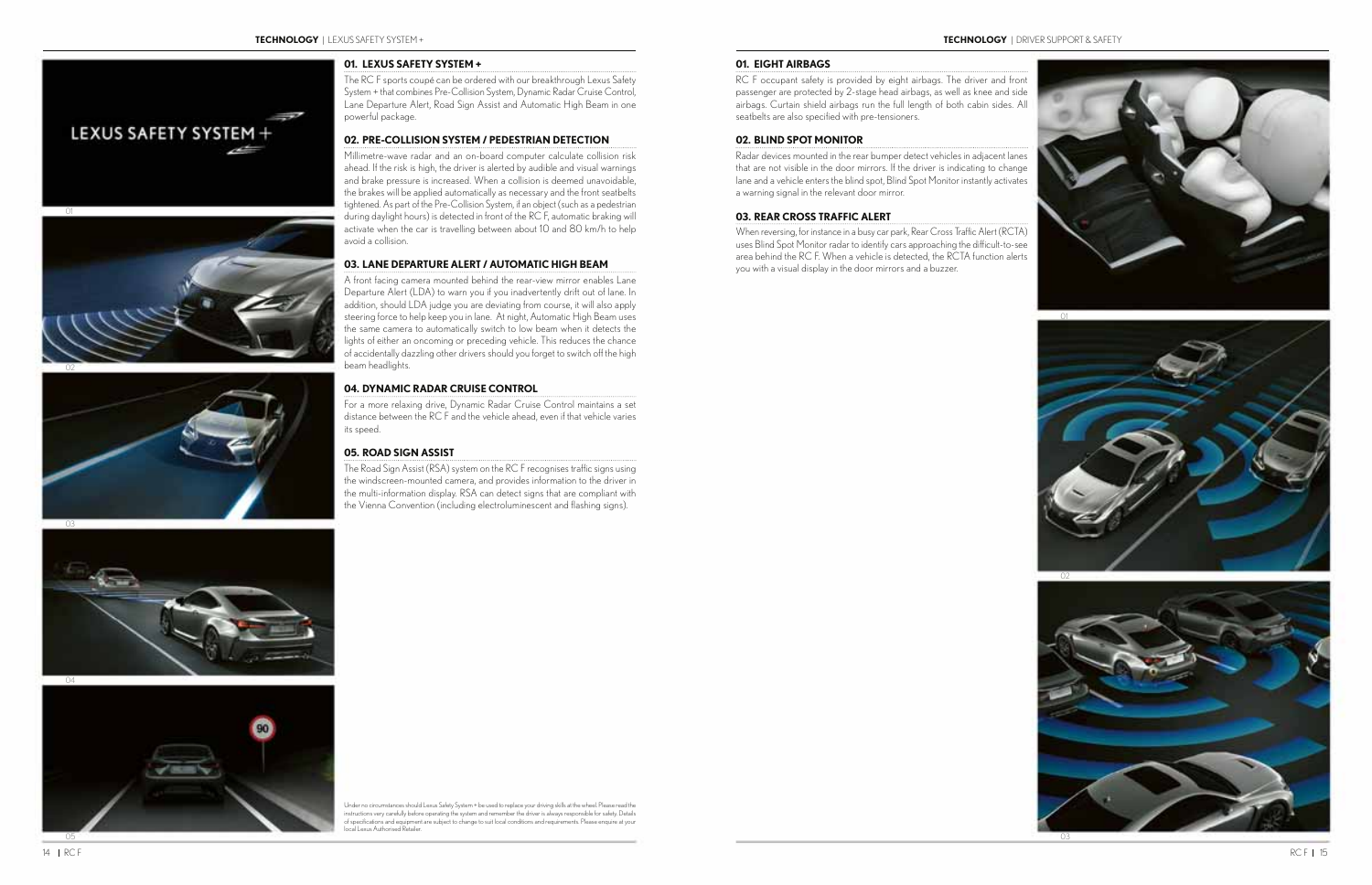

#### **01. RUBBER FLOOR MATS**

 The ultimate solution for your car's carpets, protecting them from muddy or wet shoes and the ingress of dirt, sand or dust. The driver's mat has dual safety fixings to hold it firmly in place.

#### **02. TEXTILE FLOOR MATS**

 Luxurious yet protective black or red textile floor mats. Made of soundabsorbing acuvelour, they are shaped for a perfect fit. The driver's mat has dual safety fixings to prevent it slipping.

 Genuine Lexus scuff plates for the door sills create an immediate impression of style while also serving a very practical purpose of protecting the sill paintwork from dirty marks and scratches.

#### **03. VERTICAL CARGO NET**

 Enjoy added practicality and a tidy boot. The net clips on to factory-fitted hooks on the side of the luggage compartment and has two pockets for storing smaller items, while keeping them easily accessible.

#### **04. HORIZONTAL CARGO NET**

 A convenient solution to the distraction of luggage sliding around in the boot. The net attaches to factory-fitted hooks in the boot space and is ideal for securing a bag or briefcase.

#### **05. ILLUMINATED SCUFF PLATES**

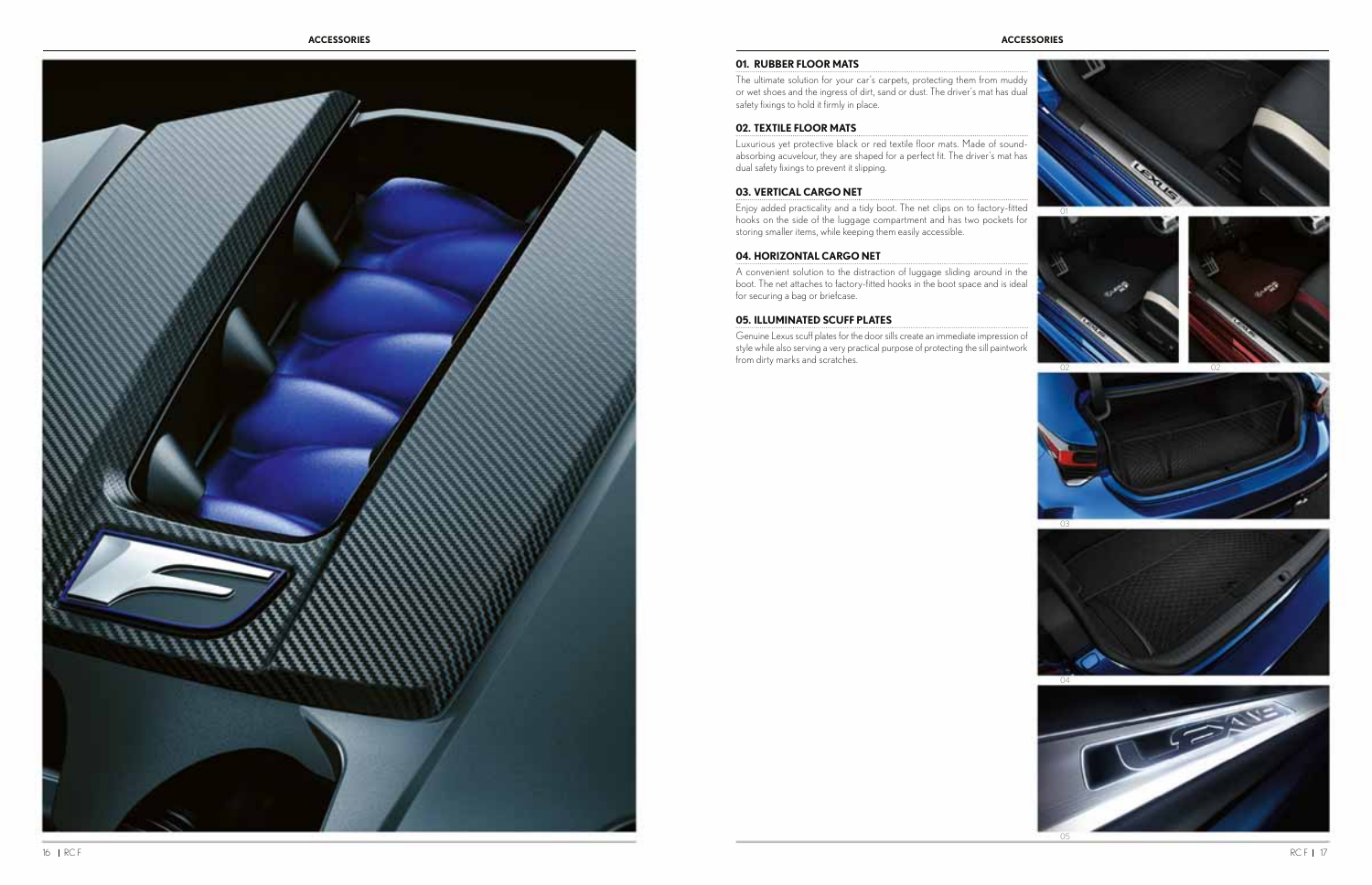**F WHITE** | 083 **SONIC GREY** | 1L1





 **FLARE YELLOW** | 5C12 **SAPPHIRE BLUE** | 8X11

 1 Not available on Track Edition grade. 2 Exclusive to Carbon grade .

Please note: due to printing variances, actual paintwork colours may vary slightly from those illustrated.

### DEVELOPING A NEW LEXUS PAINT COLOUR IS BOTH COMPLEX AND TIME CONSUMING



 Lexus designers never use off-the-shelf colours, preferring instead to develop Even after a colour has been decided upon, there's plenty to do. At various paint palette totals some 30 different colours including metallic finishes like Radiant Red and Graphite Black.

There are no shortcuts to creating a new Lexus colour: a designer's decision comes only after going through hundreds of samples. "When developing a new colour I see so many shades of paint that I sometimes can't see straight at the end of the day," says Megumi Suzuki, one of our most experienced colour of the day and months of the year. designers. To do her job, it takes a grasp of chromogenics and a keen eye.

"Every time I meet someone or walk into a shop or go to someone's house, I check out colours and materials," she says. "There are a lot of people like me in our division."

their own, from scratch, a process that can take up to two years. The Lexus stages during development, Suzuki had to enlist a small army of experts: lab technicians who mix the paint, clay sculptors, engineers and the assembly-line paint shop crew who would give each car a flawless, uniform coat. Every few weeks Kansai Paint (a Lexus paint supplier) produces a new batch, and Lexus designers give the samples a thorough look-over, bending the test panels to mimic the contours of a car. All are scrutinised indoors and outdoors, under floodlights, in sunlight, shade and overcast conditions, and at different times

> Selecting the final colour is not easy. A colour that is dazzling on a summer morning can appear sickly in the shade or under showroom lights. Designers also have to contend with the vagaries of their own preferences. "The odd thing about colour is that your perception of it can change depending on the season, how you feel that day and the trends you're seeing," says Suzuki.

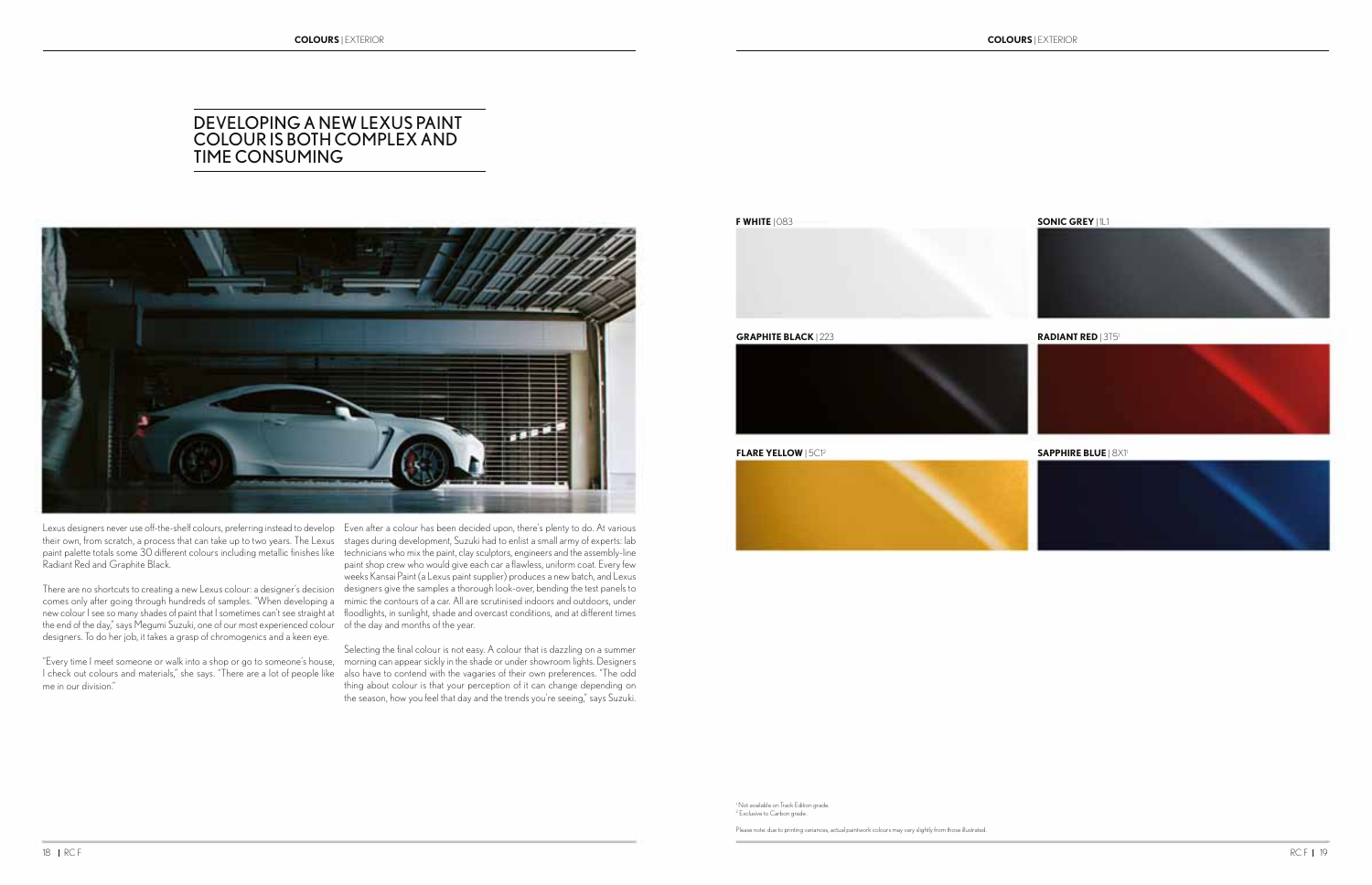01 Flare Red Alcantara with Red Carbon inlays (Track Edition) 02 Black semi-aniline leather with Carbon inlays 03 F White Accent semi-aniline leather with Carbon inlays 04 Flare Red Accent semi-aniline leather with Carbon inlays







#### **ALCANTARA®1**



Flare Red



#### **SEMI-ANILINE LEATHER2**





Glass Fibre, Silver

Carbon Red Carbon

' Alcantara is only available on Track Edition grade.<br>? Semi-aniline leather is standard on Luxury and Carbon grades.<br><sup>3</sup> Carbon inlay is standard on Carbon grade. The Glass Fibre and Silver inlays are standard on Luxury g

The images on the following page illustrate a selection of the interior combinations available. Your local Lexus Authorised Retailer will be pleased to provide you with any further help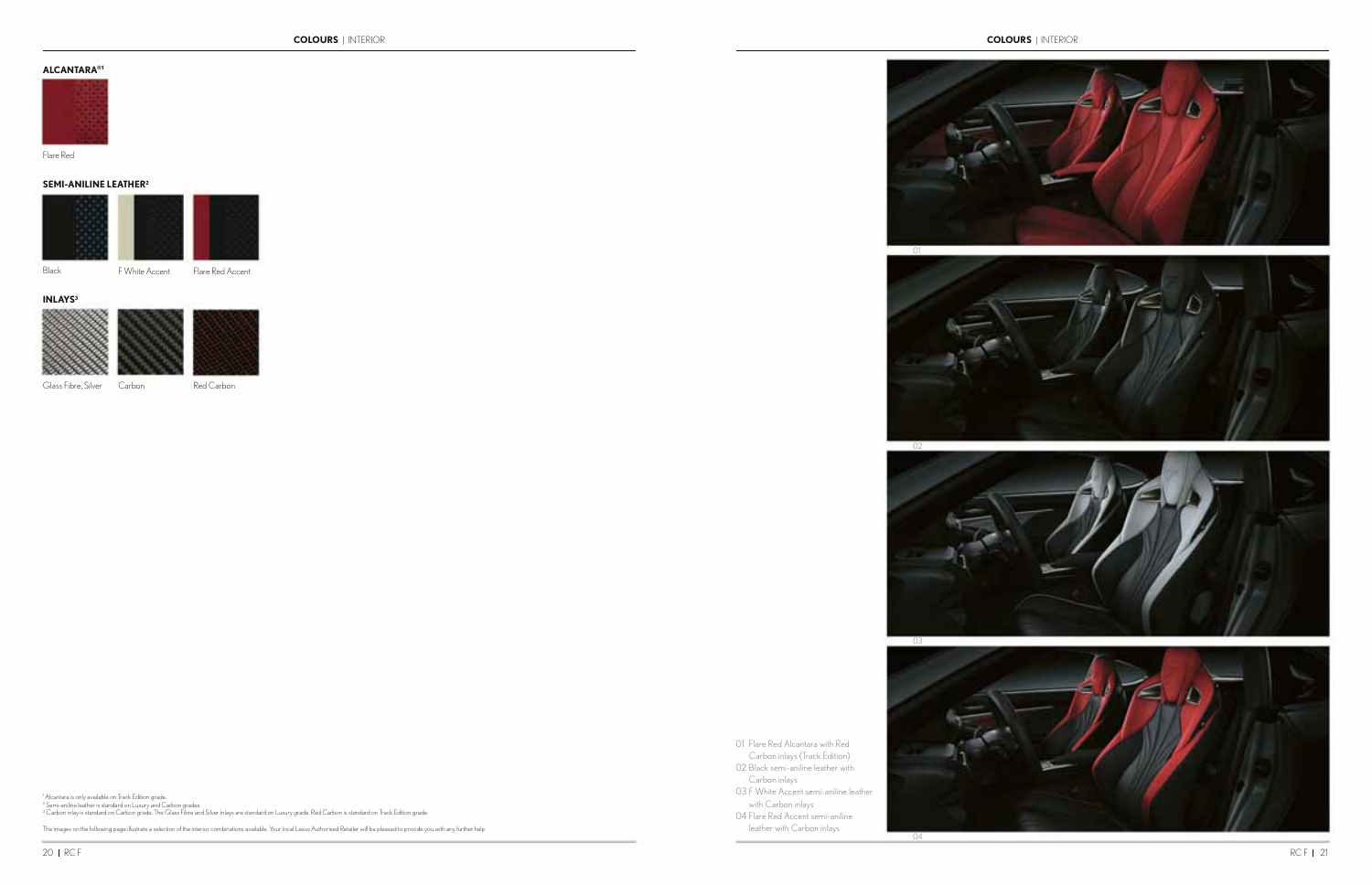| <b>EXTERIOR</b>                                                                 | <b>LUXURY</b> | <b>CARBON</b> | <b>TRACK EDITION</b> |
|---------------------------------------------------------------------------------|---------------|---------------|----------------------|
| 19" carbon ceramic brakes front and rear, red brake callipers with F logo       |               |               |                      |
| 19" dics brakes front, 18" disc brakes rear, orange brake callipers with F logo |               |               |                      |
| Auto-levelling headlights, dynamic                                              |               |               |                      |
| Black window frame moulding                                                     |               |               |                      |
| Body-coloured front spoiler                                                     |               |               |                      |
| Body-coloured rear diffuser                                                     |               |               |                      |
| Body-coloured, retractable rear spoiler                                         |               |               |                      |
| Carbon-fibre front spoiler                                                      |               |               |                      |
| Carbon-fibre rear diffuser                                                      |               |               |                      |
| Carbon-fibre roof and bonnet                                                    |               |               |                      |
| Carbon-fibre, fixed rear wing                                                   |               |               |                      |
| Carbon-fibre, retractable rear spoiler                                          |               |               |                      |
| Daytime running lights (DRL), LED                                               |               |               |                      |
| Door mirrors, electrically adjustable with memory, heated                       |               |               |                      |
| Door mirrors, electro chromatic (auto-dimming), auto-folding                    |               |               |                      |
| Dusk sensor                                                                     |               |               |                      |
| Front turn signal indicators, LED                                               |               |               |                      |
| Headlight cleaners                                                              |               |               |                      |
| Headlights, triple LED                                                          |               |               |                      |
| Parking assist sensors, front and rear                                          |               |               |                      |
| Rain sensing windscreen wipers                                                  |               |               |                      |
| Rear bumper with quad exhaust                                                   |               |               |                      |
| Rear combination lights, LED                                                    |               |               |                      |
| Rear fog lights, LED                                                            |               |               |                      |
| Titanium exhaust                                                                |               |               |                      |
| Ultra Violet (UV) and heat insulating tinted glass                              |               |               |                      |
| Water-repellent glass, front door windows                                       |               |               | ш                    |

#### **WHEELS**

| 19" lightweight forged alloy wheels, 10-spoke, 255/35 (fr) 275/35 (rr) R19 tyres |  |  |
|----------------------------------------------------------------------------------|--|--|
| 19" forged alloy wheels, 7-twin-spoke design, 255/35 (fr) 275/35 (rr) R19 tyres  |  |  |
| 19" forged alloy wheels, 10-spoke polished, 255/35 (fr) 275/35 (rr) R19 tyres    |  |  |

#### **ACTIVE SAFETY AND DRIVING DYNAMICS**

| Active brake lights                                           |   | <br>. |   |
|---------------------------------------------------------------|---|-------|---|
| Adaptive Variable Suspension (AVS)                            |   |       |   |
| Anti-lock Braking System (ABS                                 |   | .     |   |
| Automatic High Beam (AHB)                                     |   |       |   |
| Blind Spot Monitor (BSM) with Rear Cross Traffic Alert (RCTA) |   |       |   |
| Cruise Control                                                |   |       |   |
| Drive Mode Select (ECO/ NORMAL / CUSTOM / SPORT S / SPORT S+) |   |       |   |
| Dynamic Radar Cruise Control (DRCC), high-speed               |   |       |   |
| Electric Power Steering (EPS)                                 | . |       | . |
| Electronic Brake-force Distribution (EBD                      |   |       |   |
| Front pedestrian detection, daytime only                      |   |       |   |
| Hill-start Assist Control (HAC)                               |   |       |   |
| Lane Departure Alert (LDA)                                    |   |       |   |
|                                                               |   |       |   |
|                                                               |   |       |   |

| <b>ACTIVE SAFETY AND DRIVING DYNAMICS</b>                                                         | <b>LUXURY</b> | <b>CARBON</b> | <b>TRACK EDITION</b> |
|---------------------------------------------------------------------------------------------------|---------------|---------------|----------------------|
| Pre-Collision System (PCS)                                                                        |               |               |                      |
| Road Sign Assist (RSA)                                                                            |               |               |                      |
| Torque Vectoring Differential (TVD)                                                               |               |               |                      |
| Torsen® Limited Slip Differential (LSD)                                                           | ш             |               | ш                    |
| Traction Control (TRC)                                                                            |               |               |                      |
| TVD Mode Select, STANDARD / SLALOM / TRACK                                                        |               |               |                      |
| Tyre Pressure Warning System (TPWS) with auto-location                                            |               |               |                      |
| Vehicle Dynamics Integrated Management (VDIM)                                                     | ■             |               | ■                    |
| Vehicle Stability Control (VSC)                                                                   | ■             | ш             | ■                    |
| <b>PASSIVE SAFETY</b>                                                                             |               |               |                      |
| Airbag cut-off switch, front passenger                                                            |               |               |                      |
| Airbags, driver and front passenger; head, side and knee / full-length curtain shield / rear side |               |               |                      |
| Audible and visual front seatbelts reminder, front and rear seats                                 |               |               |                      |
| ISOFIX attachment, rear seats                                                                     |               |               |                      |
| Seatbelt pre-tensioners, front and rear seats                                                     |               |               |                      |
| <b>SECURITY</b>                                                                                   |               |               |                      |
| Anti-theft system - siren / intrusion sensor / inclination sensor / glass breakage sensor         | п             | п             | п                    |
| Auto door locking                                                                                 |               |               |                      |
| Double door lock                                                                                  |               |               | ▅                    |
| Wireless door lock                                                                                |               |               | ▄                    |
| <b>AUDIO, COMMUNICATION &amp; INFORMATION</b>                                                     |               |               |                      |
| 10.3" multimedia display                                                                          | п             | П             | ш                    |
| 17-speaker Mark Levinson® Premium Surround Sound system                                           | п             | ■             | ш                    |
| 2 USB ports, front centre console                                                                 |               |               | ▄                    |
| 4.2" colour multi-information display                                                             | ■             |               | a l                  |
| Active Sound Control (ASC)                                                                        | п             |               |                      |
| Analogue clock with GPS function                                                                  | ш             | П             | ■                    |
| AUX socket, front centre console                                                                  |               | П             |                      |
| Bluetooth <sup>®</sup> mobile phone and audio connectivity                                        |               |               |                      |
| In-dash, single slot CD/DVD player                                                                |               |               |                      |
| Lexus Link Connected Services                                                                     |               |               |                      |
| Lexus Premium Navigation                                                                          | ш             | П             | ш                    |
| Optitron instrumentation                                                                          |               | ш             |                      |
| Parking assist monitor with on-screen guides                                                      |               |               |                      |
| Smartphone integration (Apple® CarPlay, Android Auto®)                                            |               |               |                      |
| Steering wheel mounted controls, audio / display / phone / voice / DRCC / LDA                     |               |               |                      |
| Touch Pad operation for multimedia display                                                        |               |               |                      |

| <b>ACTIVE SAFETY AND DRIVING DYNAMICS</b>                                                         | <b>LUXURY</b> | <b>CARBON</b> | <b>TRACK EDITION</b> |
|---------------------------------------------------------------------------------------------------|---------------|---------------|----------------------|
| Pre-Collision System (PCS)                                                                        |               |               |                      |
| Road Sign Assist (RSA)                                                                            |               |               |                      |
| Torque Vectoring Differential (TVD)                                                               |               |               |                      |
| Torsen <sup>®</sup> Limited Slip Differential (LSD)                                               |               |               |                      |
| Traction Control (TRC)                                                                            |               |               |                      |
| TVD Mode Select, STANDARD / SLALOM / TRACK                                                        |               |               |                      |
| Tyre Pressure Warning System (TPWS) with auto-location                                            |               |               |                      |
| Vehicle Dynamics Integrated Management (VDIM)                                                     | ■             |               |                      |
| Vehicle Stability Control (VSC)                                                                   | ■             | П             | ш                    |
| <b>PASSIVE SAFETY</b>                                                                             |               |               |                      |
| Airbag cut-off switch, front passenger                                                            |               |               |                      |
| Airbags, driver and front passenger; head, side and knee / full-length curtain shield / rear side |               |               |                      |
| Audible and visual front seatbelts reminder, front and rear seats                                 |               |               |                      |
| ISOFIX attachment, rear seats                                                                     |               |               |                      |
| Seatbelt pre-tensioners, front and rear seats                                                     |               |               |                      |
| <b>SECURITY</b>                                                                                   |               |               |                      |
| Anti-theft system - siren / intrusion sensor / inclination sensor / glass breakage sensor         | п             | П             | ш                    |
| Auto door locking                                                                                 |               |               |                      |
| Double door lock                                                                                  |               | ■             |                      |
| Wireless door lock                                                                                | ■             | ш             | ш                    |
| <b>AUDIO, COMMUNICATION &amp; INFORMATION</b>                                                     |               |               |                      |
| 10.3" multimedia display                                                                          | ■             | п             |                      |
| 17-speaker Mark Levinson® Premium Surround Sound system                                           | п             | П             | ш                    |
| 2 USB ports, front centre console                                                                 |               | ■             |                      |
| 4.2" colour multi-information display                                                             | ■             |               |                      |
| Active Sound Control (ASC)                                                                        | ■             | ■             |                      |
| Analogue clock with GPS function                                                                  | ■             | П             | ш                    |
| AUX socket, front centre console                                                                  | ■             | П             |                      |
| Bluetooth <sup>®</sup> mobile phone and audio connectivity                                        |               |               |                      |
| In-dash, single slot CD/DVD player                                                                |               |               |                      |
| Lexus Link Connected Services                                                                     |               |               |                      |
| Lexus Premium Navigation                                                                          | ■             | ■             |                      |
| Optitron instrumentation                                                                          |               | ш             |                      |
| Parking assist monitor with on-screen guides                                                      |               |               |                      |
| Smartphone integration (Apple® CarPlay, Android Auto®)                                            |               |               |                      |
| Steering wheel mounted controls, audio / display / phone / voice / DRCC / LDA                     |               |               |                      |
| Touch Pad operation for multimedia display                                                        |               |               |                      |

| <b>ACTIVE SAFETY AND DRIVING DYNAMICS</b>                                                         | <b>LUXURY</b> | <b>CARBON</b>  | <b>TRACK EDITION</b>                                                                                                                                                                                                              |
|---------------------------------------------------------------------------------------------------|---------------|----------------|-----------------------------------------------------------------------------------------------------------------------------------------------------------------------------------------------------------------------------------|
| Pre-Collision System (PCS)                                                                        |               |                |                                                                                                                                                                                                                                   |
| Road Sign Assist (RSA)                                                                            |               |                |                                                                                                                                                                                                                                   |
| Torque Vectoring Differential (TVD)                                                               |               | П              |                                                                                                                                                                                                                                   |
| Torsen <sup>®</sup> Limited Slip Differential (LSD)                                               | ■             |                |                                                                                                                                                                                                                                   |
| Traction Control (TRC)                                                                            | П             |                |                                                                                                                                                                                                                                   |
| TVD Mode Select, STANDARD / SLALOM / TRACK                                                        |               | П              |                                                                                                                                                                                                                                   |
| Tyre Pressure Warning System (TPWS) with auto-location                                            |               | П              |                                                                                                                                                                                                                                   |
| Vehicle Dynamics Integrated Management (VDIM)                                                     | ■             | $\blacksquare$ | ш                                                                                                                                                                                                                                 |
| Vehicle Stability Control (VSC)                                                                   | П             | $\blacksquare$ | П                                                                                                                                                                                                                                 |
| <b>PASSIVE SAFETY</b>                                                                             |               |                |                                                                                                                                                                                                                                   |
| Airbag cut-off switch, front passenger                                                            |               | П              |                                                                                                                                                                                                                                   |
| Airbags, driver and front passenger; head, side and knee / full-length curtain shield / rear side | ■             | П              | e de la construcción de la construcción de la construcción de la construcción de la construcción de la construcción<br>En la construcción de la construcción de la construcción de la construcción de la construcción de la const |
| Audible and visual front seatbelts reminder, front and rear seats                                 | ■             |                |                                                                                                                                                                                                                                   |
| ISOFIX attachment, rear seats                                                                     | ■             |                |                                                                                                                                                                                                                                   |
| Seatbelt pre-tensioners, front and rear seats                                                     | ■             | ш              | ш                                                                                                                                                                                                                                 |
|                                                                                                   |               |                |                                                                                                                                                                                                                                   |
| <b>SECURITY</b>                                                                                   |               |                |                                                                                                                                                                                                                                   |
| Anti-theft system - siren / intrusion sensor / inclination sensor / glass breakage sensor         | п             | п              | п                                                                                                                                                                                                                                 |
| Auto door locking                                                                                 |               |                |                                                                                                                                                                                                                                   |
| Double door lock                                                                                  |               |                |                                                                                                                                                                                                                                   |
| Wireless door lock                                                                                | ■             | ш              | ш                                                                                                                                                                                                                                 |
| <b>AUDIO, COMMUNICATION &amp; INFORMATION</b>                                                     |               |                |                                                                                                                                                                                                                                   |
| 10.3" multimedia display                                                                          | ■             | п              | ■                                                                                                                                                                                                                                 |
| 17-speaker Mark Levinson® Premium Surround Sound system                                           | ■             | П              | П                                                                                                                                                                                                                                 |
| 2 USB ports, front centre console                                                                 | ■             |                |                                                                                                                                                                                                                                   |
| 4.2" colour multi-information display                                                             |               |                |                                                                                                                                                                                                                                   |
| Active Sound Control (ASC)                                                                        | ■             | ш              |                                                                                                                                                                                                                                   |
| Analogue clock with GPS function                                                                  | ш             | ш              |                                                                                                                                                                                                                                   |
| AUX socket, front centre console                                                                  | ■             |                |                                                                                                                                                                                                                                   |
| Bluetooth <sup>®</sup> mobile phone and audio connectivity                                        | ■             |                |                                                                                                                                                                                                                                   |
| In-dash, single slot CD/DVD player                                                                | ■             | П              |                                                                                                                                                                                                                                   |
| Lexus Link Connected Services                                                                     |               |                |                                                                                                                                                                                                                                   |
| Lexus Premium Navigation                                                                          |               |                |                                                                                                                                                                                                                                   |
| Optitron instrumentation                                                                          | ■             |                |                                                                                                                                                                                                                                   |
| Parking assist monitor with on-screen guides                                                      |               |                |                                                                                                                                                                                                                                   |
| Smartphone integration (Apple® CarPlay, Android Auto®)                                            | ■             |                |                                                                                                                                                                                                                                   |
| Steering wheel mounted controls, audio / display / phone / voice / DRCC / LDA                     |               |                |                                                                                                                                                                                                                                   |
| Touch Pad operation for multimedia display                                                        | ■             |                |                                                                                                                                                                                                                                   |

| Pre-Collision System (PCS)                             |
|--------------------------------------------------------|
| Road Sign Assist (RSA)                                 |
| Torque Vectoring Differential (TVD)                    |
| Torsen <sup>®</sup> Limited Slip Differential (LSD)    |
| Traction Control (TRC)                                 |
| TVD Mode Select, STANDARD / SLALOM / TRACK             |
| Tyre Pressure Warning System (TPWS) with auto-location |
| Vehicle Dynamics Integrated Management (VDIM)          |
| Vehicle Stability Control (VSC)                        |
|                                                        |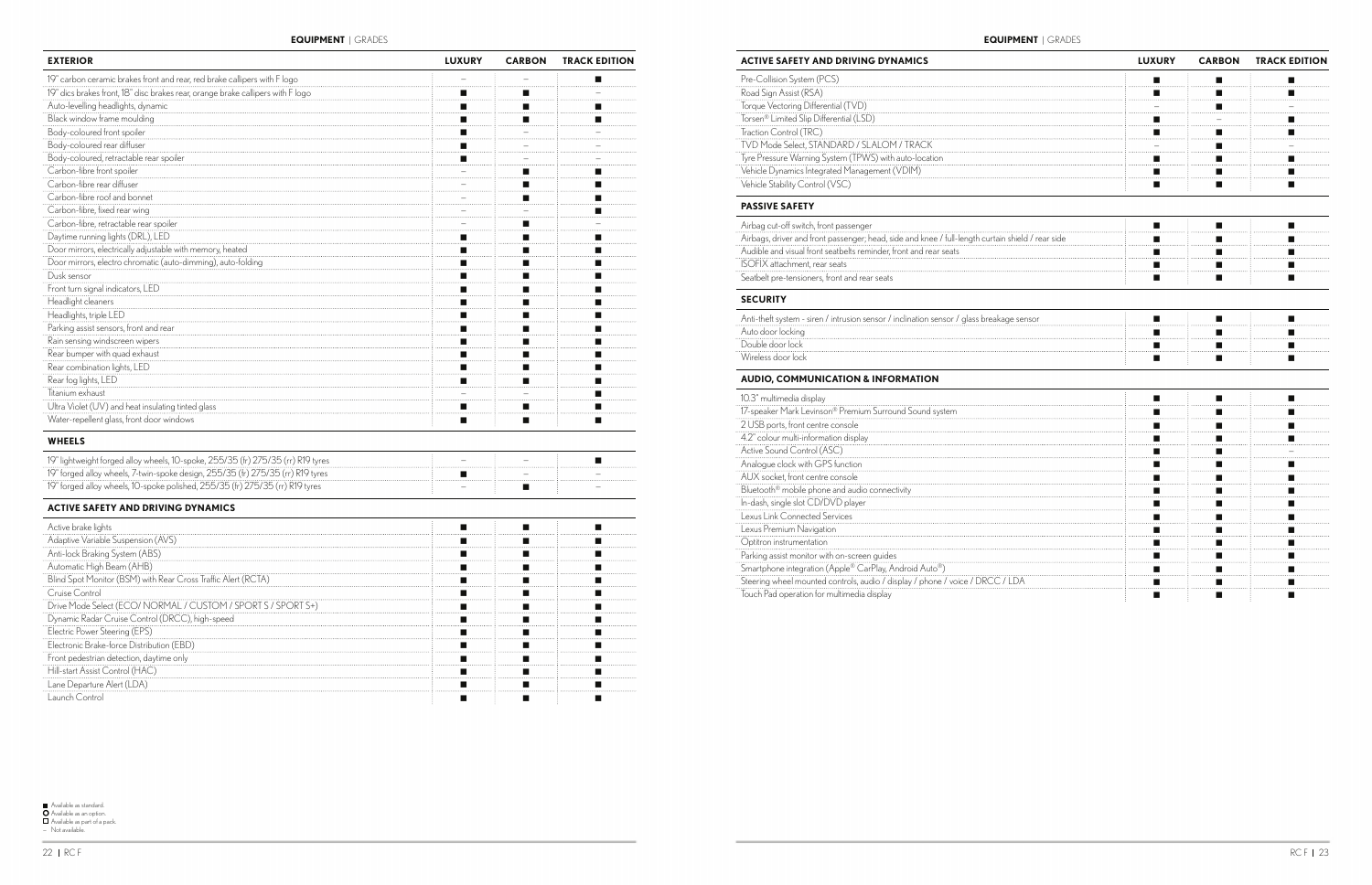| <b>INTERIOR COMFORT &amp; CONVENIENCE</b>                        | <b>LUXURY</b> | <b>CARBON</b> | <b>TRACK EDITION</b> |
|------------------------------------------------------------------|---------------|---------------|----------------------|
| 3-spoke, perforated leather trimmed steering wheel               |               |               |                      |
| 8-way electrically adjustable front seats                        |               |               |                      |
| Black roof lining                                                |               |               |                      |
| Boot lid, electrically operated                                  | ш             |               |                      |
| Door panel finish, Alcantara®                                    | ■             |               |                      |
| Electronic climate control, 2-zone with auto-recirculation       | ■             |               |                      |
| F exclusive front seats                                          |               |               |                      |
| Fixed rear seats                                                 | ш             |               |                      |
| Glass sunroof, electric tilt/slide                               | $\circ$       |               |                      |
| Glove box inlay, Carbon                                          |               |               |                      |
| Glove box inlay, Glass-fibre, Silver                             |               |               |                      |
| Glove box inlay, Red Carbon                                      |               |               |                      |
| Heated front seats                                               |               |               |                      |
| Illuminated entry system                                         | ■             |               |                      |
| Integrated headrests, front and rear                             |               |               |                      |
| Machined aluminium sports pedals and footrest on driver's side   |               |               |                      |
| Memory for driver seat, steering wheel position and door mirrors | ■             |               |                      |
| Paddle-shift controls                                            |               |               |                      |
| Perforated leather trimmed gearshift knob                        | ■             |               |                      |
| Rear-view mirror, electro chromatic (auto-dimming)               |               |               |                      |
| Smart entry and start system                                     | ■             |               |                      |
| Smart key                                                        |               |               |                      |
| Stainless steel scuff plates with LEXUS inscription              | ■             |               |                      |
| Steering wheel heater                                            |               |               |                      |
| Tyre repair kit                                                  | ■             | ■             |                      |
| Upholstery, Alcantara®                                           |               |               |                      |
| Upholstery, semi-aniline leather                                 |               |               |                      |
| Ventilated front seats                                           |               |               |                      |

Available as standard. Available as an option. Available as part of a pack. — Not available.

| <b>PACKS</b>                                    | <b>LUXURY</b>   | <b>CARBON TRACK EDITION</b> |
|-------------------------------------------------|-----------------|-----------------------------|
| Lexus Safety System +                           |                 |                             |
| Automatic High Beam (AHB)                       |                 |                             |
| Dynamic Radar Cruise Control (DRCC), high-speed | <b>. .</b><br>. |                             |
| Front pedestrian detection, daytime only        |                 |                             |
| Lane Departure Alert (L                         |                 |                             |
| Pre-Collision System (PCS)                      |                 |                             |
| Rain sensing windscreen wipers                  |                 |                             |
| Road Sign Assist                                |                 |                             |
|                                                 |                 |                             |

| . |   |   |  |
|---|---|---|--|
|   |   |   |  |
| . |   |   |  |
|   | . | . |  |
| . |   |   |  |
|   |   |   |  |
|   |   |   |  |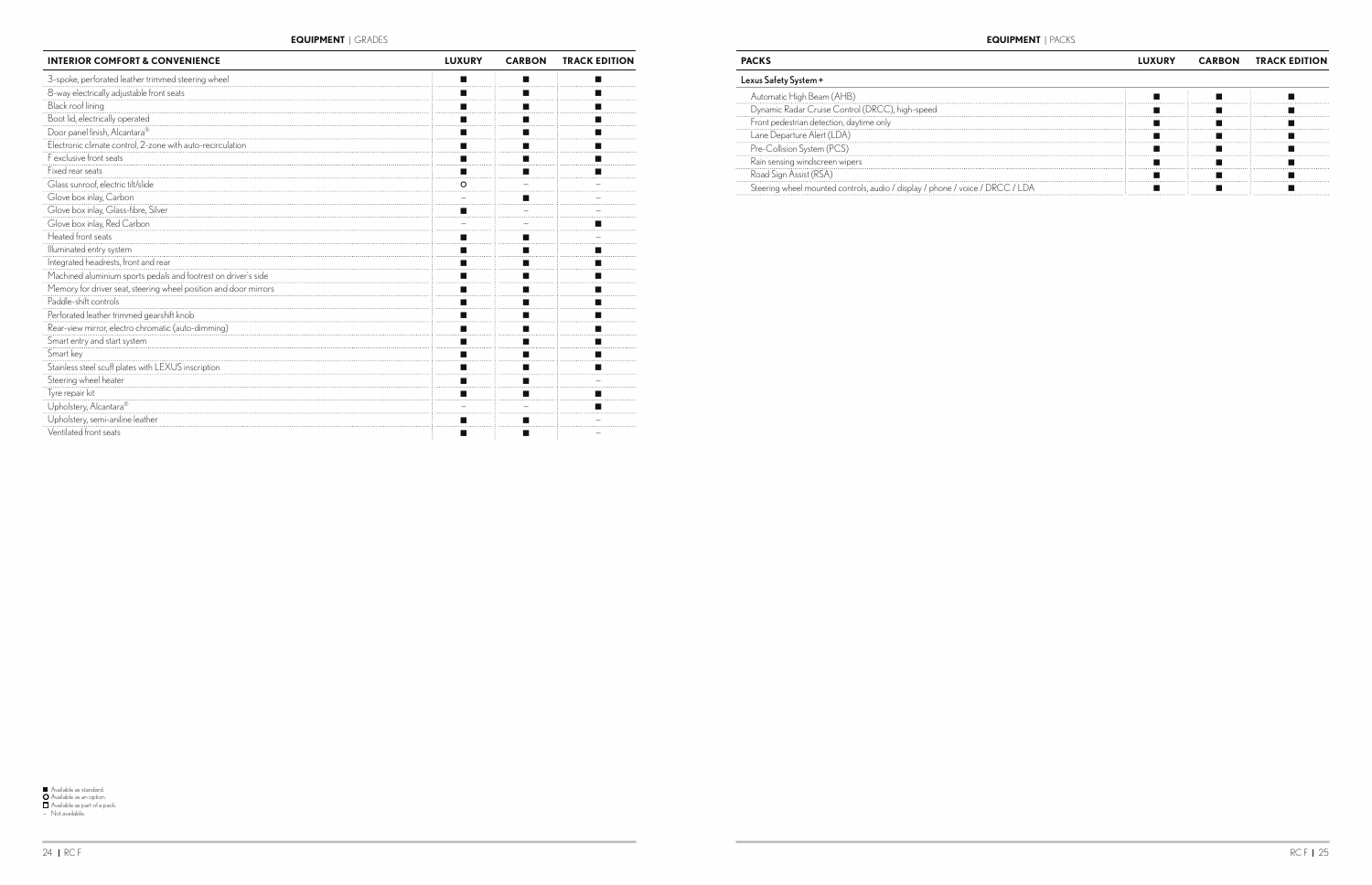| <b>TECHNICAL DATA</b>              |                                      | <b>TECHNICAL DATA</b> |
|------------------------------------|--------------------------------------|-----------------------|
| <b>ENGINE</b>                      | <b>RCF</b>                           |                       |
| Capacity (cm <sup>3</sup> )        | 4969                                 |                       |
| Cylinders / Valves                 | V8/32                                |                       |
| Maximum power (DIN hp @ rpm)       | 464 @ 7100                           |                       |
| Maximum power (kW @ rpm)           | 341@7100                             |                       |
| Maximum torque (Nm @ rpm)          | 520 @ 4800                           | 1390                  |
| <b>TRANSMISSION</b>                |                                      |                       |
| Type                               | 8-speed Sport Direct Shift Automatic |                       |
| Drive                              | Rear-Wheel Drive                     |                       |
| <b>TOTAL SYSTEM OUTPUT</b>         |                                      |                       |
| Total power (DIN hp)               | 464                                  | 1555                  |
| Total power (kW)                   | $\frac{1}{341}$                      | 1845                  |
| <b>PERFORMANCE</b>                 |                                      |                       |
| Maximum speed (km/h)               | 270                                  |                       |
| Acceleration 0-100 km/h (s)*       | 4.3/4.5                              |                       |
| FUEL CONSUMPTION** (I/100km)       |                                      |                       |
| Combined                           | $11.8$                               |                       |
| CO <sub>2</sub> EMISSIONS** (g/km) |                                      | ∊<br><b>DR</b>        |
| Combined                           | 268                                  |                       |
| <b>EMISSION STANDARD</b>           |                                      |                       |
| Euro Class                         | Euro 6d-ISC-FCM                      |                       |
| <b>WEIGHTS (kg)</b>                |                                      |                       |
| Gross vehicle                      | 2250                                 | $-930$<br>2730        |
| Kerb weight (min. - max.)          | $1715 - 1825$                        | 4710                  |
| <b>CAPACITIES***</b>               |                                      |                       |
| Luggage volume (I)                 | 366                                  |                       |
| Fuel tank capacity (I)             | 66                                   |                       |

\* Acceleration 0-100 km/h differs by the grade. The 1st figure is applicable for the Track Edition, the 2nd figure is for other grades.<br>\*\* Pre lue locas umption and CO<sub>2</sub> values are measured in a controlled environment on

Please note: further Technical Data, including any updates, can be found at www.lexus.lv / www.lexus.it / www.lexus.ee / www.lexus.sw / www.lexus.fi / www.lexus.no / www.lexus.dk







<sup>1</sup> Figure quoted is for RC F models equipped with standard roof. For models with optional sunroof, the figure is 928.<br><sup>2</sup> Figure quoted is for RC F models equipped with standard roof. For models with optional sunroof, the

Please note: the dimensions illustrated / noted are measured in millimetres.